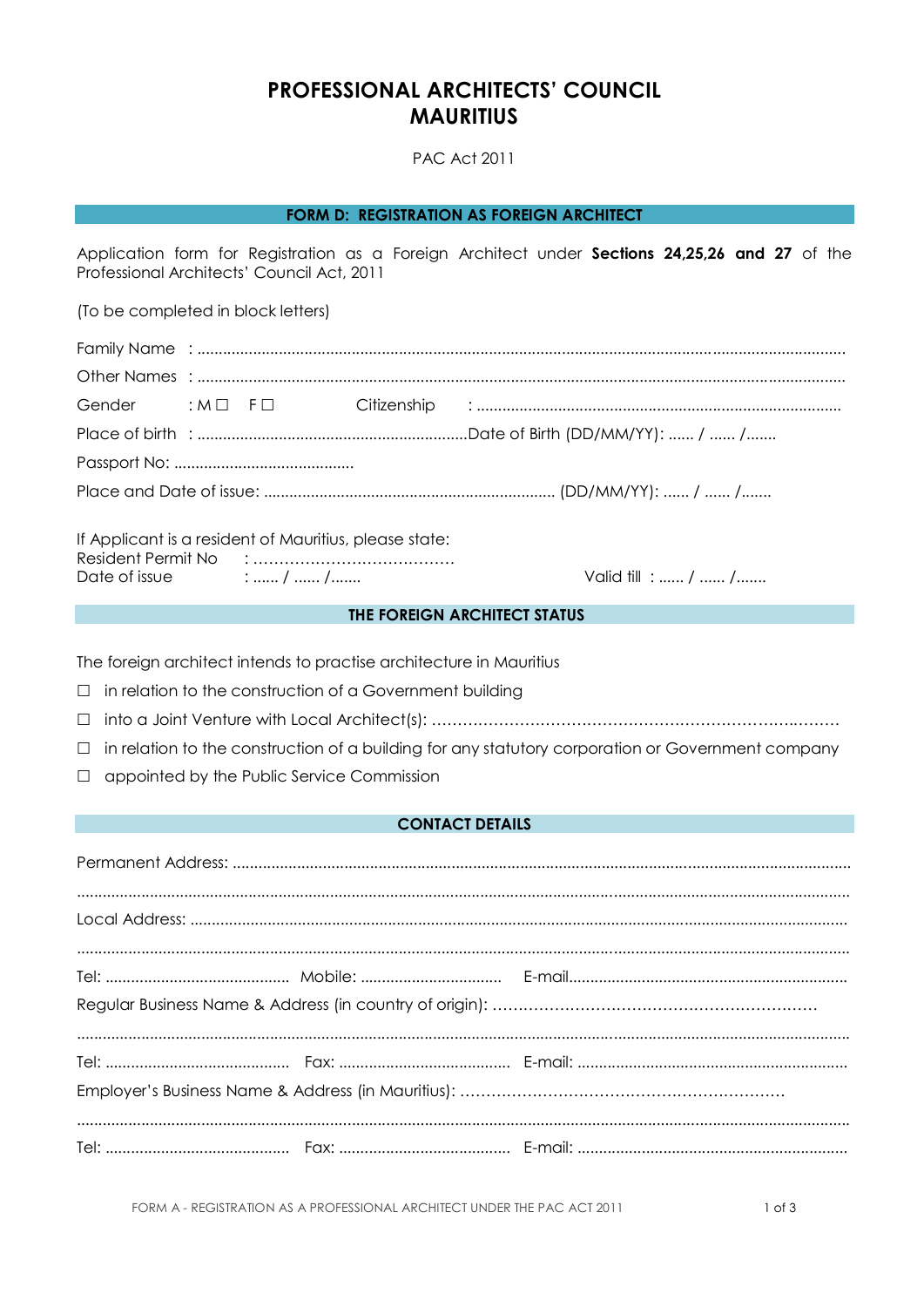#### **PROFESSIONAL QUALIFICATIONS**

| Architecture Degree Title  |  |
|----------------------------|--|
| <b>Awarding University</b> |  |
| Full Address               |  |
| Year                       |  |

Additional Information about other professional qualifications

#### **PROFESSIONAL REGISTRATION**

|      | Details about the Professional Body (in country of origin or authorised country) |                    |  |  |  |
|------|----------------------------------------------------------------------------------|--------------------|--|--|--|
| Name |                                                                                  |                    |  |  |  |
|      |                                                                                  |                    |  |  |  |
|      |                                                                                  |                    |  |  |  |
|      |                                                                                  |                    |  |  |  |
|      | Date of issue $\ldots$ , $\ldots$ , $\ldots$ , $\ldots$                          | Valid till :  /  / |  |  |  |

### **PROFESSIONAL EXPERIENCE**

Additional Information about other professional experiences

…………………………………………………………………………………………………………………………………. ……………………………………………………………………………………………………………….……………..…..

# **DECLARATION TO BE SIGNED BY APPLICANT**

To: The Registrar Professional Architects' Council, Mauritius

I, the undersigned, hereby apply for the registration as a **Foreign Architect**, and

- 1. I declare that all particulars given by me in respect of the present application are true,
- 2. I declare to have taken good note of Sections 24, 25, 26 & 27 of the PAC Act 2011.
- 3. I agree to abide by the PAC Act 2011, including the Code of Practice & Regulations.

Signature: ...................................................... Date (DD/MM/YY): ....../ ……/ ……..